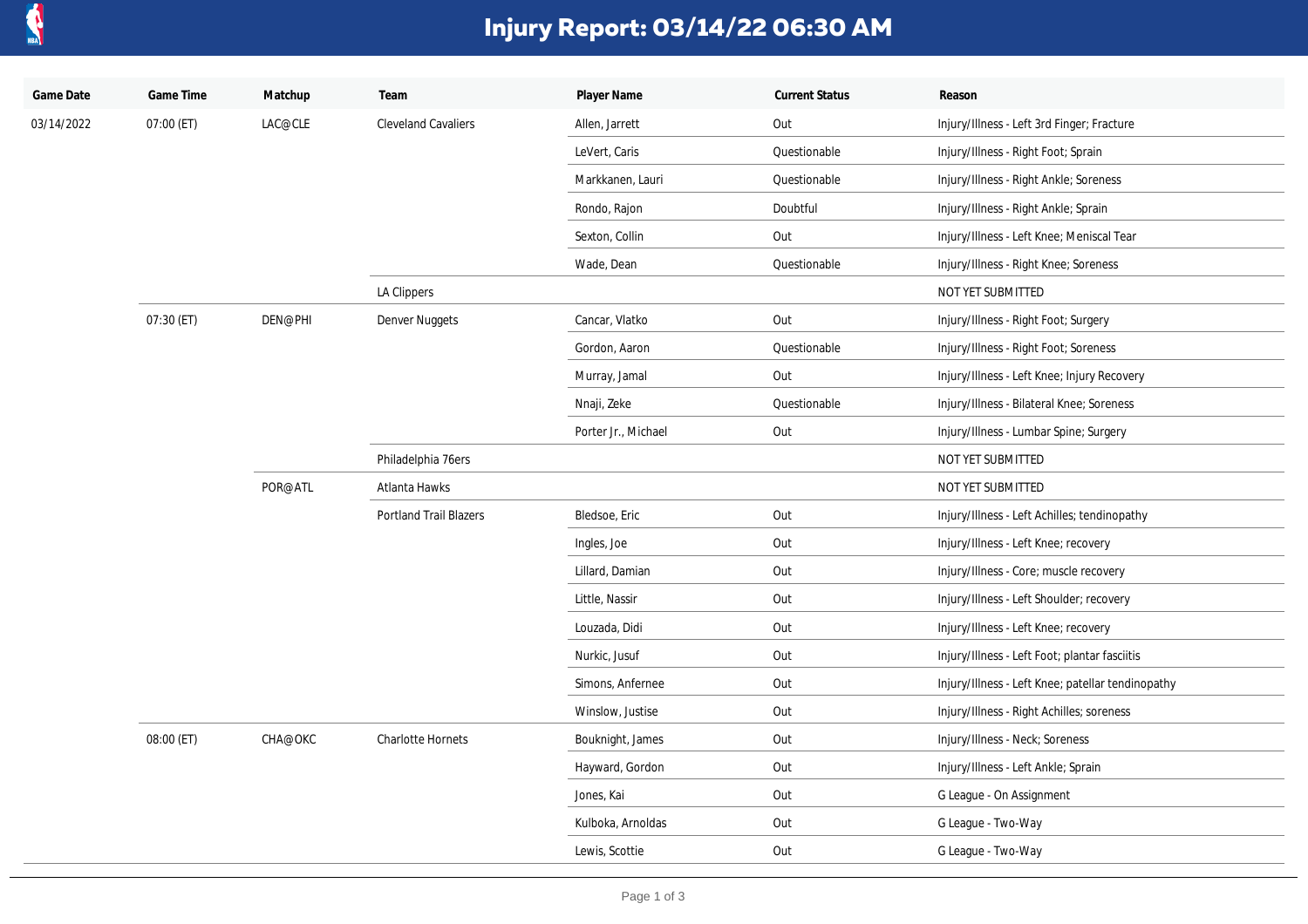

## **Injury Report: 03/14/22 06:30 AM**

| Game Date | Game Time  | Matchup | Team                   | Player Name         | <b>Current Status</b> | Reason                                                               |
|-----------|------------|---------|------------------------|---------------------|-----------------------|----------------------------------------------------------------------|
|           |            |         | Oklahoma City Thunder  |                     |                       | NOT YET SUBMITTED                                                    |
|           | 08:30 (ET) | MIN@SAS | Minnesota Timberwolves | Beverley, Patrick   | Questionable          | Injury/Illness - Ear; Injury                                         |
|           |            |         |                        | Edwards, Anthony    | Probable              | Injury/Illness - Left Patella; Tendinopathy                          |
|           |            |         |                        | McLaughlin, Jordan  | Questionable          | Injury/Illness - Right Groin; Tightness                              |
|           |            |         |                        | Reid, Naz           | Questionable          | Injury/Illness - Back; Spasms                                        |
|           |            |         |                        | Vanderbilt, Jarred  | Out                   | Injury/Illness - Left Quad; Contusion                                |
|           |            |         |                        | Wright IV, McKinley | Out                   | G League - Two-Way                                                   |
|           |            |         | San Antonio Spurs      | Bates-Diop, Keita   | Out                   | Injury/Illness - Mid back; Soreness                                  |
|           |            |         |                        | Cacok, Devontae     | Questionable          | Injury/Illness - Left Heel; Contusion                                |
|           |            |         |                        | Langford, Romeo     | Out                   | Injury/Illness - Right Hamstring; Strain                             |
|           |            |         |                        | McDermott, Doug     | Out                   | Injury/Illness - Right Ankle; Sprain                                 |
|           |            |         |                        | Wieskamp, Joe       | Probable              | Injury/Illness - ""; Congestion                                      |
|           | 10:00 (ET) | CHI@SAC | Chicago Bulls          | Ball, Lonzo         | Out                   | Injury/Illness - Left Knee; Meniscus Tear                            |
|           |            |         |                        | Cook, Tyler         | Out                   | G League - Two-Way                                                   |
|           |            |         |                        | Hill, Malcolm       | Out                   | G League - Two-Way                                                   |
|           |            |         |                        | LaVine, Zach        | Questionable          | Injury/Illness - Left Knee; Soreness                                 |
|           |            |         |                        | Simonovic, Marko    | Out                   | G League - On Assignment                                             |
|           |            |         |                        | Williams, Patrick   | Out                   | Injury/Illness - Left Wrist; Ligament Tear                           |
|           |            |         | Sacramento Kings       | Davis, Terence      | Out                   | Injury/Illness - Right Wrist; ECU Tendon Recovery                    |
|           |            |         |                        | Holiday, Justin     | Questionable          | Injury/Illness - -; Non Covid Illness Yup in                         |
|           |            |         |                        | Len, Alex           | Questionable          | Injury/Illness - Back; Soreness                                      |
|           |            | MIL@UTA | Milwaukee Bucks        | Bembry, DeAndre'    | Out                   | Injury/Illness - Right Knee; Injury                                  |
|           |            |         |                        | Connaughton, Pat    | Out                   | Injury/Illness - Right Finger; Surgery                               |
|           |            |         |                        | Wigginton, Lindell  | Out                   | Injury/Illness - Right Ankle; Sprain                                 |
|           |            |         | Utah Jazz              | Azubuike, Udoka     | Out                   | Injury/Illness - Right Ankle; Sprain                                 |
|           |            |         |                        | Forrest, Trent      | Questionable          | Injury/Illness - Right Wrist; Sprain                                 |
|           |            |         |                        | Gobert, Rudy        | Questionable          | Injury/Illness - Left Foot; First Metatarsal Phalangeal joint sprain |
|           |            |         |                        |                     |                       |                                                                      |